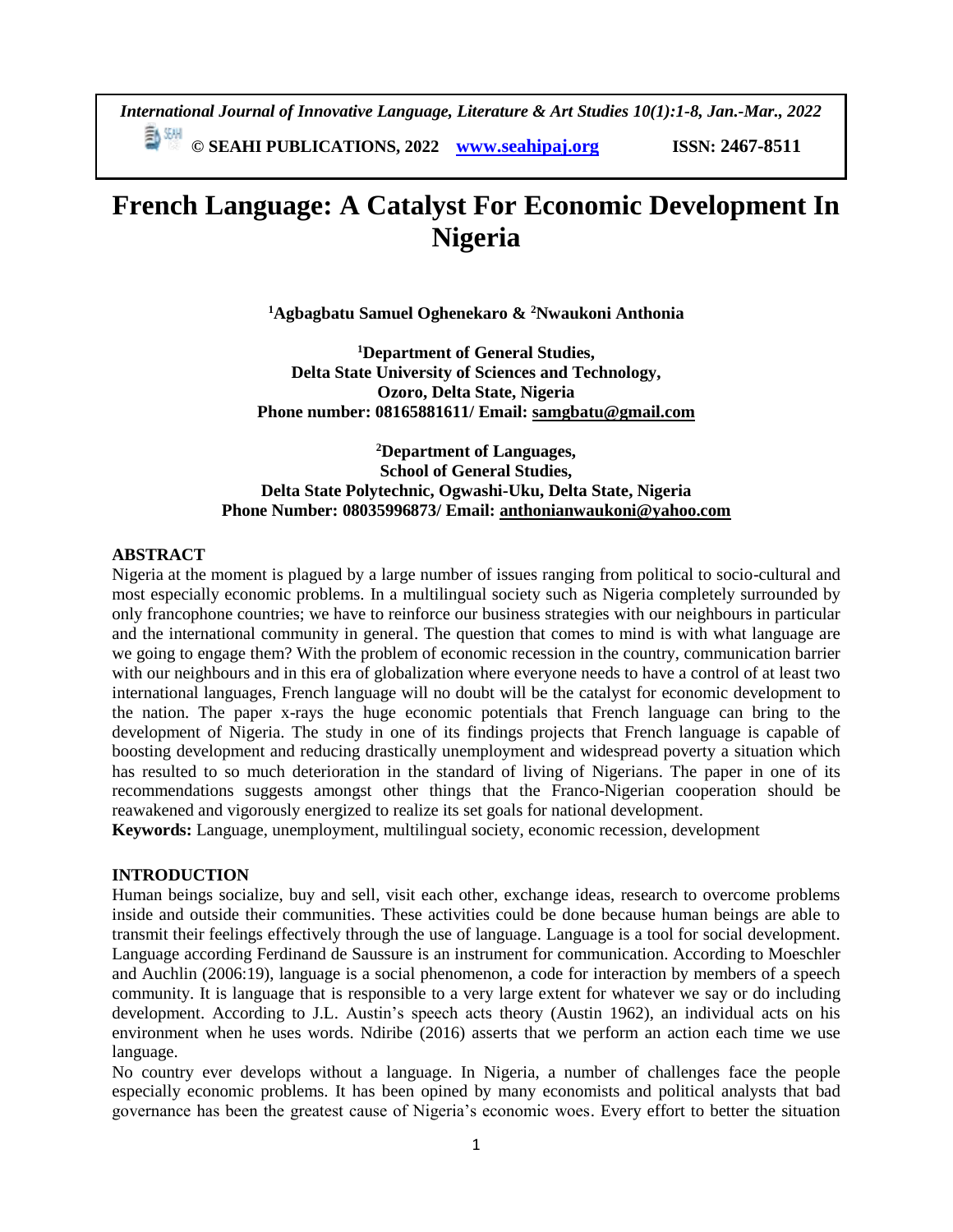has failed over the time. In a world of economic recessions, tough economic measures are put in place to ameliorate the situation. To proffer solution in this type of critical condition, people look inward and outward to try to get a solution.

Looking at Nigeria completely surrounded by only francophone countries, we need to push our businesses beyond our borders to try to solve the problem. What language are we going to use to communicate with these neighbours to solve our problem? It is definitely French language of course not Chinese, not German, not pidgin. It will not only help us as a catalyst to spur Nigeria's development but also a means of engaging with our francophone neighbours and the international communities especially the francophone countries in this era of globalization where one international language is not enough to handle the linguistic demands of globalization.

## **The objectives of the study**

- (i) To highlight the ways in which French language can help to achieve economic development in the country Nigeria.
- (ii) To enumerate some areas where French language can create massive employment
- (iii) To highlight modalities with which French language can drastically help to reduce poverty rate in the country.

## **Economy of Nigeria**

Nigeria on the Gulf of Guinea colonized by Great Britain witnessed a closed economy before the advent of the colonial masters. Agriculture was the main industry. The people of Nigeria practiced a great deal of subsistent farming. During the period of colonization the economy of Nigeria was reliant mostly on agricultural produce like cocoa, cotton, ground nuts and rubber for export. At the beginning of the 20th century, private British companies were interested in the exploration of the Nigerian oil resources. Unfortunately, the outbreak of the First World War marked the end of the region's petroleum ambitions for twenty years. The discovery of oil resources around 1956 was made in the present Bayelsa and Rivers States. The first oil well was found at Oleibiri and the first oil tanker left Nigeria on 17 February 1958.

After gaining independence in 1960, Nigeria made considerable efforts in its economic development, "being the leading agricultural power on the African continent. In 1971, the country joined the Organization of Petroleum Exporting Countries (OPEC). During the 1970s, Nigeria enjoyed an oil boom. In the oil boom era, Nigeria gained a lot of financial breakthroughs which led to economic development of the country then. According to Akpagu (2000: 98), "Nigeria is the ninth largest oil producer in the world". Nigeria's position has moved upward after oil exploration in the country has improved tremendously.

In spite of its purported grandiose economy, Nigeria is still what can be described as an economy on the verge of collapse. The causes of the near collapse state and unprecedented underdevelopment are not farfetched.

# **The causes**

Outside bad governance (mal-administration) which is a major cause of Nigeria's economic problems, the country's oil industry (the dominant industry) is led by engineers from (mainly European) wellindustrialized countries. They are responsible for carrying out major oil exploration programmes in Nigeria. This can be seen in the case of Shell British Petroleum now (Shell), one of the European companies which acquired unique concessions, before independence as viewed by Gravin and Onyemakinde, (1980). This same Shell is still the major oil producing company in the country at the present time after over seventy years of oil exploration.

In Nigeria, 95% of the mass production of petroleum is done by the most important partnership companies of which Shell is the leading company and enjoys over 50 % of the total national production. A major French oil giant Elf is by the corner. Elf has combined with another French oil superpower Total to form the TOTALFINAELF partnership which has in some cases been embarking on Joint Ventures with Shell and NNPC in Nigeria. Most well paid oil workers in Elf Oil Company in Nigeria are French expatriates. Indigenous Oil workers are among the few workers in Nigeria who enjoy massive salaries. Foreign oil companies even pay more. They are paid in Dollars. With the exchange rate presently at (400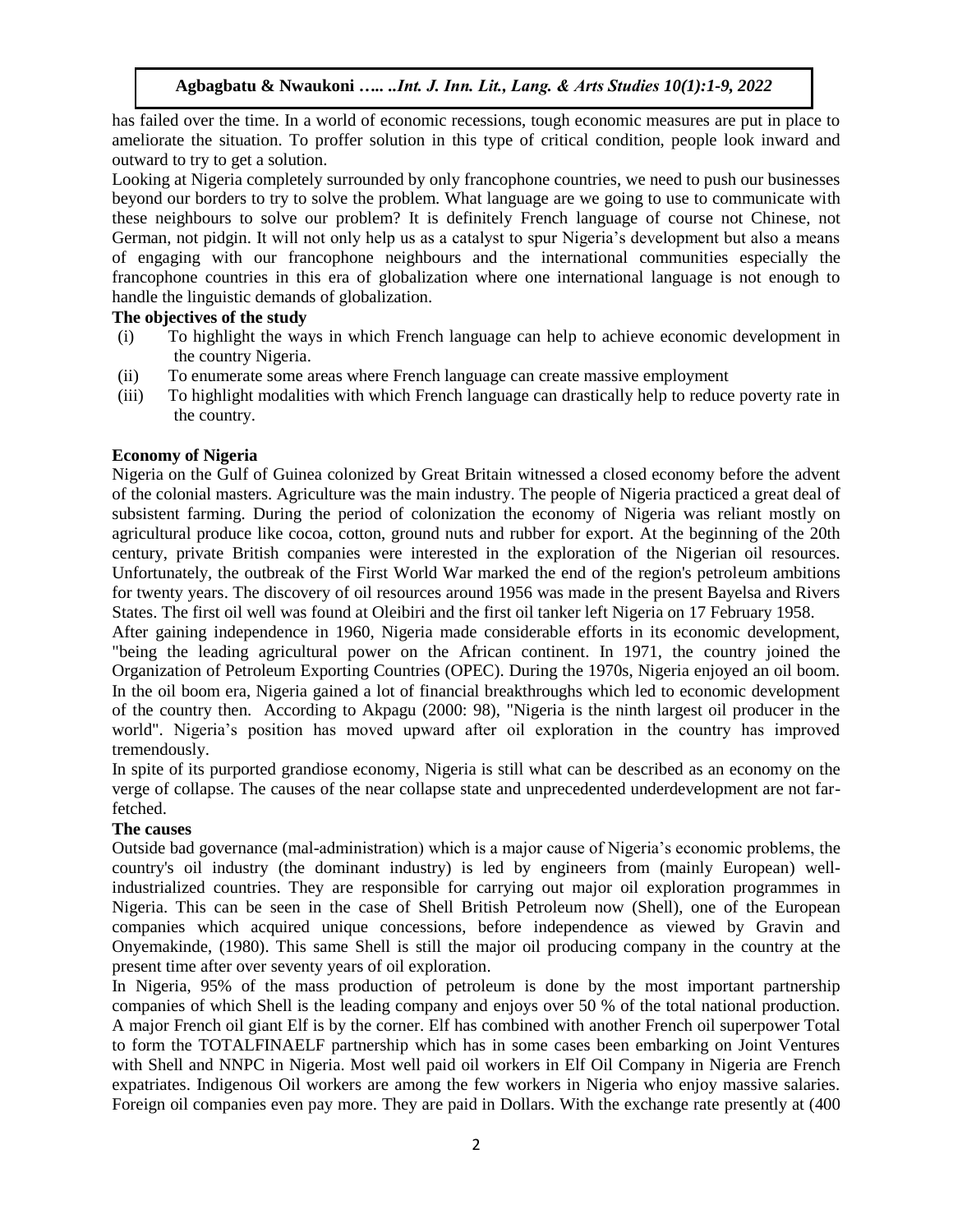– 450) Nigerian Naira to an American Dollar, the foreign oil workers earn more than their Nigerian counterpart.

Certain key position in these foreign oil companies especially the French oil companies are exclusively reserved for the foreigners only. This is as a result of the Nigerians unable to speak French language and therefore there is no mutual trust for key and very sensitive positions to be handed over to Nigerians to handle. If more Nigerians are trained to be French literate and gain employment in the French oil companies such as Elf, Nigerians will therefore be receiving huge pay packages which in turn will contribute their own quota to the development of the nation.

## **French Language as a Catalyst for Development in Nigeria in the Era of Globalization**

Let's take globalization first as a concept. This nomenclature does not only refer to the expansion of trade, but also refer to the international competition between economic and social systems. Bestman (2003:161) describes globalization as: "A dynamic capitalist concept that embraces all aspects of our economic, political, social and cultural life". The world is now a global village where people all over the world can just take a stroll to the village market to buy and sell, some times without the buyers and sellers meeting physically. Okeh (2003:6) notes that globalization is a social phenomenon that allows the world to become a small family. This reveals that globalization is international and transnational trade on a world scale, a consequence of the ever-increasing world of Information and Communication Technology (ICT) in contemporary civilization.

Globalization subsumes internationalization. Internationalization would refer to exchanges of various phenomena, which are economic, political, cultural etc, between nations in relations that could be viable, reliable, acceptable and peaceful. Globalization is a suitable instrument for the industrialization of a country. It gets rid of the problems of lack of machinery, materials, instruments, technical personnel, lack of information of common markets and common money etc. The common market promotes efficiency through healthy competition and division of labour.

Through the globalized markets, it is easy to take advantage of the numerous and larger markets in the world. As part of this, there can be greater access to capital and technological resources. We can as well have technological transfer. This means that importation of products and resources is cheaper while the opportunities for exportation are expanded.

Through globalization, academic and scientific links between Nigeria and developed countries like France will be encouraged. Technological transfer will be easy to incorporate into the Nigerian system. Globalization promotes awareness by the entire regions of the world diversifying in their resources to ensure a better economy.

Nigeria is expected to fuel her international trade through communication. We cannot thrive well in this era of globalization without communication either verbal or non-verbal. Be it physical or virtual contacts, there must be communication. During the period lockdown because of Covid-19 Pandemic, Zoom Conferences became the order of the day as Covid-19 protocols demanded social distancing. If not for the Information and Communication Technology (ICT), communication would have been very difficult during the period of worldwide lockdown in the year 2020 where many people worked from home.

We have already seen the impact of globalization through the mobile phones and computers. Private network service providers such as MTN, Globacom and Airtel) can be seen all over Nigeria making huge profits. These private companies help to reduce the unemployment rate in our country. France has a great number of such service providers who can venture into business in the country with low tariffs. This would make the telecommunication market competition sterner and stiffer in turn forcing down the cutthroat tariffs in the country.

France has giant network service providers. One of such is 'Orange'. 'Orange' is a French telecommunication outfit which is established all over most of the francophone African countries. It has in many occasions sponsored football competitions in Africa including the African Nations Cup and the African Champions League. It thrives very well in Cameroun with relatively low tariffs. If such an outfit for instance comes to the country it will not only create employment opportunities but it will also drastically reduce the poverty rate. This can be done if more people in Nigeria engage in learning of French language and an enabling environment is created to woo French telecommunication investors to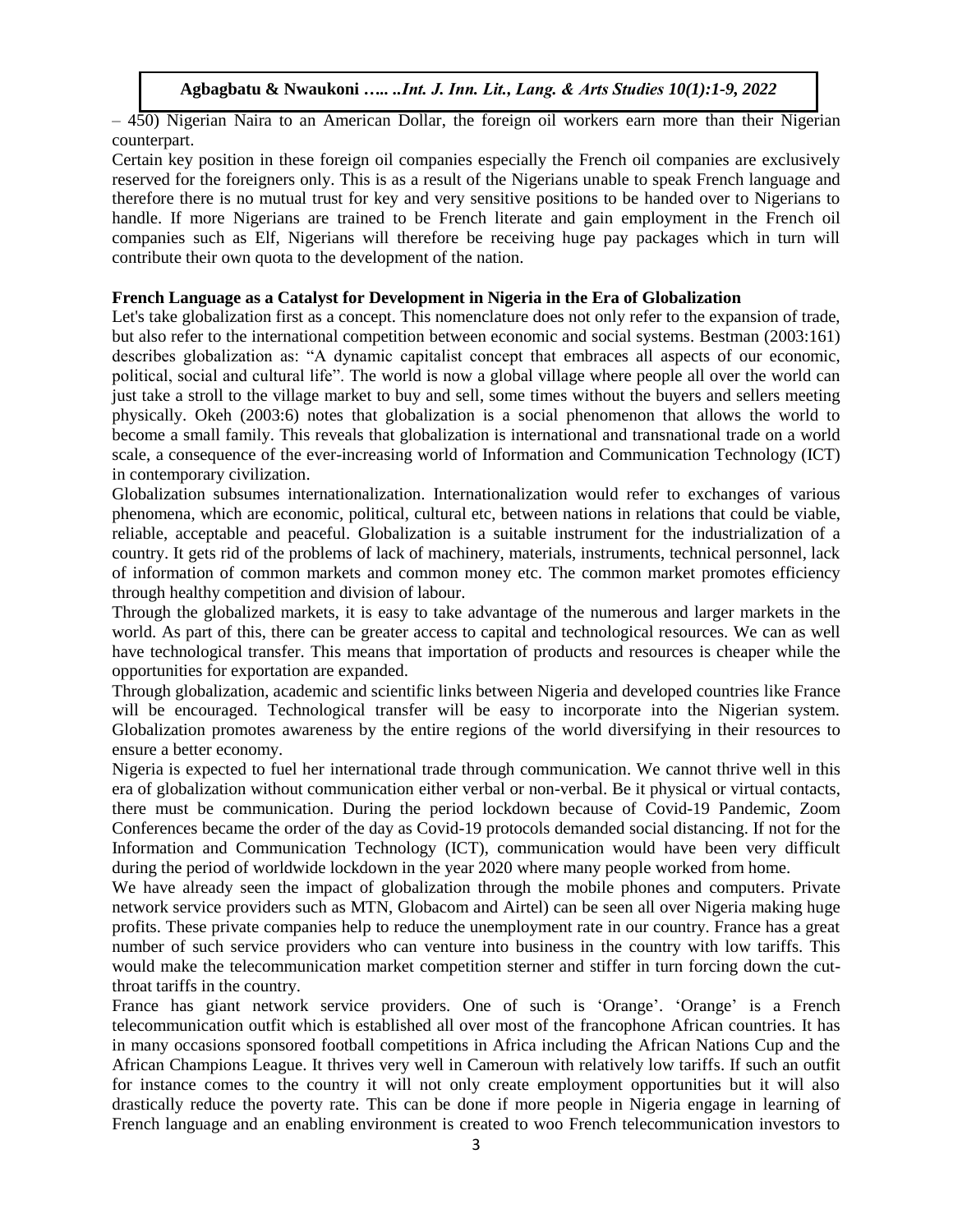the country. This will contribute to the development of the country's economy. There is a possibility of linking the francophone neighbours to Nigeria as some of these French telecommunication outfits and businesses already exist in the neighbouring francophone countries. This can boost the economy of this country. Economically, the move to link Nigeria to her neighbours in terms of telecommunication is of great advantage to development in Nigeria

Therefore, arising from the foregoing, in this era of globalization, it is expedient that Nigeria should have a good control of at least two international languages. Now that Nigerians already has English language as the official language of the country, the next line of thinking is to make French language Nigeria's second international language not just in words but in action to be able to communicate effectively with our neighbours and with others in the international community. This entails that we need to embrace French language in its entirety. Language is a means of identity. According to Itiveh and Omeke (2016), language is a God given identity of man. In the international level, Nigeria should outside English language use French language also as a means of identity to boost our economic power through association.

French speaking countries will be willing to do business with us if we communicate with them in their language. Madueke (2007) quoted by Obi and Agbagbatu (2010) says that ''if we must develop our economy, we must build on a language with which our nation can communicate economically with other countries.'' It is not just to communicate but communicate effectively with it.

French and English are some of the major languages used in international organizations such as the International Olympic Committee, the Red Cross, World Trade Organisation, the United Nations, and her numerous Agencies; FIFA, OPEC, EU, etc. Nigeria is a member of the International Olympic Committee, the Red Cross and the United Nations and many other international organizations. With the French language, experts in different fields can express their thoughts, opinions, emotions and daily realities in international conferences.

## **Agriculture**

In agriculture, the country faces a lot of problems which vary from lack of rudimentary tools to lack of advanced agricultural equipment especially those meant for mechanized farming to boost agricultural food production. There is lack of willing manpower to work in the agricultural sector (due to the ruralurban exodus) of teeming young people in search of white collar jobs. We also have the lack of basic capital for agricultural development. Very sadly, every year Nigeria budgets huge sums of money for agriculture but these sums in essence are too meager for such a large country with huge agricultural needs for the sustainability of its over bloated population. Sometimes these budgeted funds are either embezzled or misappropriated.

There is also the lack of storage facilities for agricultural produce leading to wastage especially for perishable goods. The absence of the means of transportation of agricultural produce to the few available markets is a big problem. This is more dangerous for perishable agricultural produce which cannot last for a long time. The rail and the road system in Nigeria is nothing to write home about. The roads are in a terrible condition so also is the rail transportation. Lack of foreign investment and technical support in the agricultural industry is a big problem.

However, if we have Nigerian agricultural officers who have knowledge of French language, they can be trained by the French on area of mechanized farming and technical support in which France is very versatile. France will be willing to finance viable agricultural projects especially in areas of building storage facilities in the country, if we show a high level of commitment in the study and associate with French language. This will enable France to do business with Nigeria in area of agricultural raw materials. For instance, France needs a lot of rubber for her pneumatic industries as France is a leading power house in the tyre manufacturing industry which uses rubber as its raw material. A good example of a French tyre company is Michelin. For the economic principle of proximity to raw material and a more consolidated Franco-Nigerian economic relation, France will be willing to site a branch of the giant tyre company in Nigeria. This will not only boost the economy but will also improve agricultural development and employment in the country.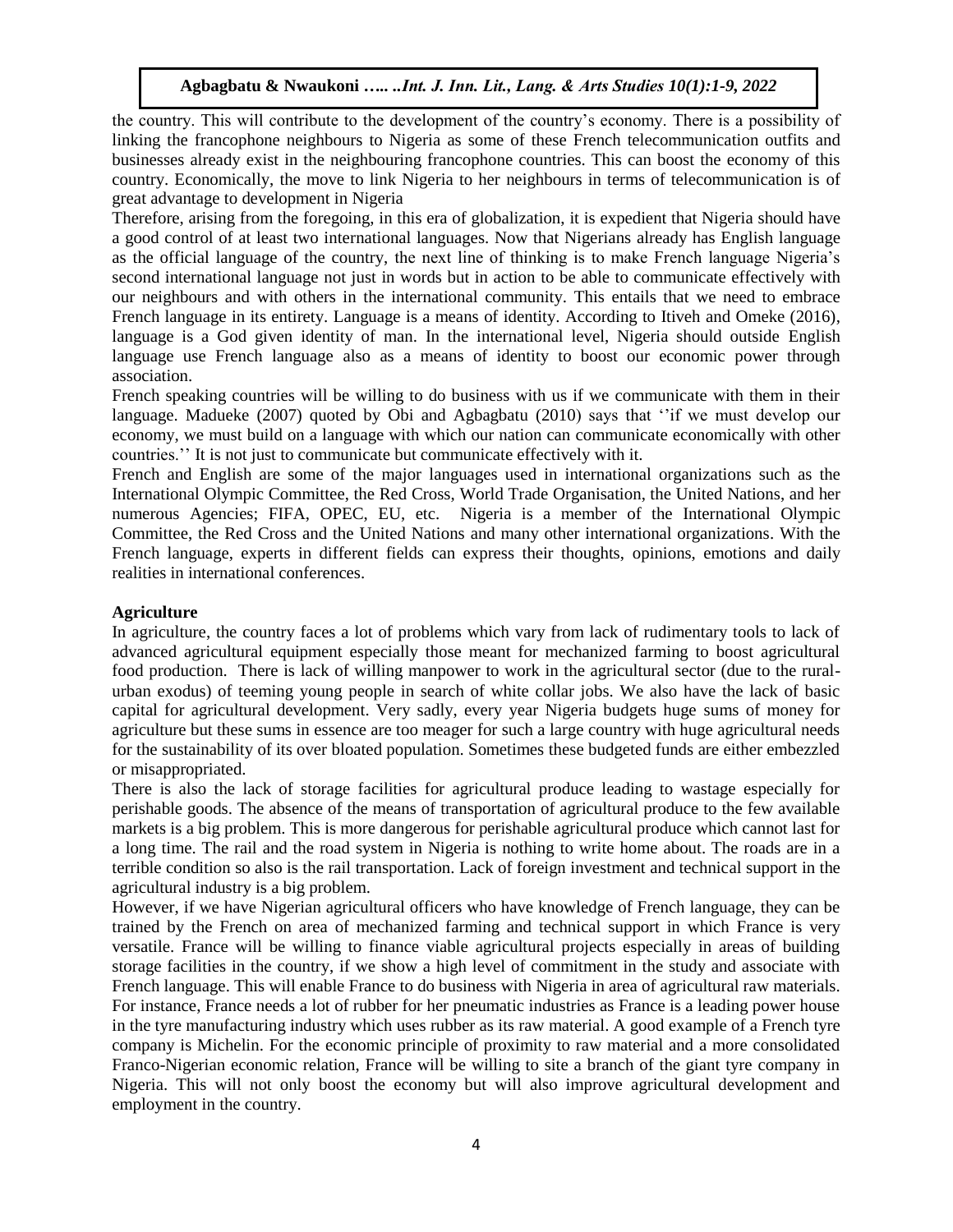#### **Science and Medicine**

France is a major centre for scientific research in Europe. France is also a dominant force in medical research. It is interesting to note that scientific documents show great scientists have come from France. France has had great physicists and mathematicians. The scientist Louis Pasteur, inventor of the rabies vaccine who later became the founder of microbiology and the Pasteur Institute, which is one of the world's renowned medical centres, and many other scientists to mention but a few who have contributed immensely to the development of science and medicine in time past and present are French.

It is worthy to note that the Acquired Immune Deficiency Syndrome (AIDS) virus was first of all discovered by French doctors when they isolated HIV in 1983 as affirmed by Ganagana et al (2008). This means that France has a long line of documented medical and scientific history. In order to stop or reduce the scourge of diseases in the country, Nigerian medical doctors and medical related scientists alike need to study the French language for them to carry out research especially on new diseases and virus attacks such the Corona Virus (COVID-19) in this era of Corona Virus pandemic which has ravaged the whole world and is still on with new resistant strains of the COVID such as the Delta and the Omicron variants are emerging in the second wave of the pandemic.

Nigerian scientists and medical professionals should have a good control of French language as an act that will bring rapid development to fields of medicine and science in the country. The staff of the Nigerian Centre for Disease Control (NCDC) and the Presidential Task Force on Covid-19 in Nigeria should be French literate to be able to work with our francophone neighbours to curb diseases in the region. This is very necessary basically because of issue of immigration especially in the West African sub-region.

In addition, pharmacists in Nigeria could have easy access to research in pharmacy and would also be able to acquire pharmaceutical products easily from France if Nigeria pharmacists are committed to be French literate. By learning French language, pharmacist will be able to dispense qualitative medicine in areas of pediatrics, gynecology, orthopedics, virology and other related medical fields. If this is done effectively, high life expectancy will be achieved. If the well-being of the citizens of the country is guaranteed, it will contribute immensely to the development of the country Nigeria as the saying goes "health is wealth".

#### **Manufacturing and Technology**

France is one of the largest producers of military space crafts, airplanes, helicopters and automobiles in the world. Renault and Peugeot are some of France's leading car manufacturing companies. That means that France is one of the world's decision-makers in the automobile industries. It is quite obvious that the car producer Peugeot is well known in Nigeria. The brand has been in Nigeria for decades. Nigeria has the Peugeot Assembly Plant in Kaduna, and it has been a huge source of employment especially in the eighties. Most prominent politicians had Peugeot products as their official cars until government policies on government official vehicles relegated Peugeot to the background.

The fact that Nigeria is interested in the French automobile industry implies that it has to learn how to handle the new automobile digital technologies especially in this era of digital competition. France is ready to offer that expertise to Nigerians with relative ease if our automobile engineers are trained to have a good command of French language. That expertise will go a long way to help establish new car manufacturing firms or help existing ones in the country grow knowing fully well that Nigeria is a huge market destination for sales of automobiles in Africa.

Outside this Peugeot Assembly Plant in Kaduna, there is no other foreign car assembly Plant in Nigeria. There has been the presence of indigenous motor manufacturing companies in Nigeria recently. We have INNOSON Motors (INNOSON NIG LTD) and the Anambra Motor Company (ANAMCO) owned by Nigerians in the eastern part of the country which definitely do not produce enough capacity to serve the gluttonous Nigerian need for automobiles. Their expansion in high magnitude or creation of more motor manufacturing firms will create more jobs in addition to the existing ones thereby contributing to the economic development of the country.

#### **Tourism**

Over the years, tourism has proven to be one of the major foreign currency earners for developed and developing countries. Nigeria is undoubtedly endowed with enormous tourism potentials. Several parts of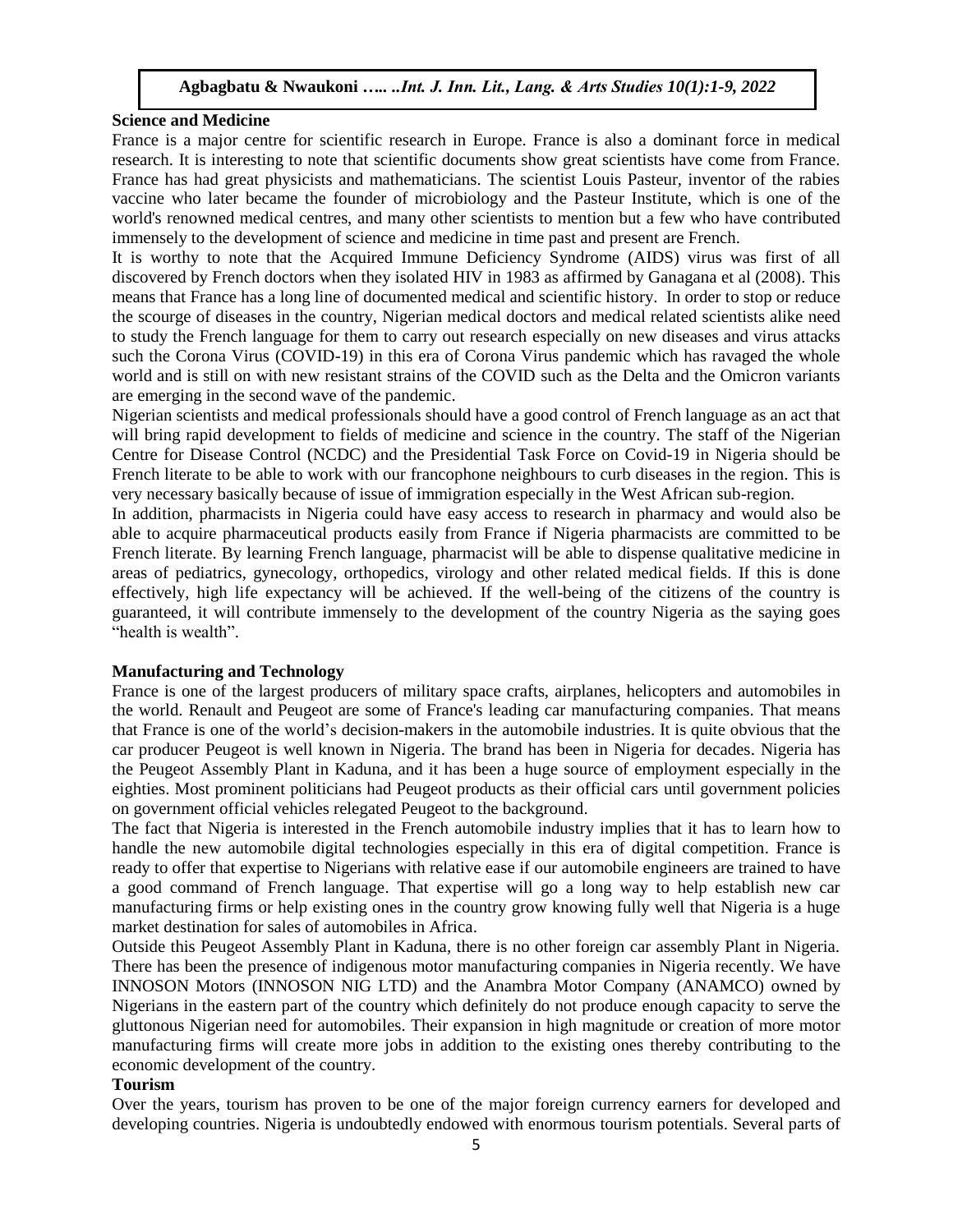Nigeria are blessed with historical sites and tourist attractions. The north of the country is dominated by savannah while the south is characterized by dense forests. Each zone offers tourist attractions. For example the Wildlife Park (Jos Wildlife) in Jos, Plateau State and the Yankari Game Reserve in Bauchi, Bauchi State. These are the largest parks with an area of over 900km<sup>2</sup>. The parks contain all kinds of African animals including monkeys, zebras, Egyptian cobras and African pythons etc.

There are also other tourist attractions such as Obudu Cattle Ranch in Obudu, Cross River State. It has a mild climate which suits the climatic needs of visitors from temperate regions of the world. In Niger State, there is the Kainji Dam, the Kainji (Artificial) Lake and the Kainji Game Reserve which opened in 1969. It is famous for its wildlife collections. In Delta State, there is the Holy Bible Site at Araya, a small town near Aviara about 65km South East of Warri. In this site, there is built a monument where it is believed that a huge Holy Bible several times bigger than the normal size of the Holy Bible fell from Heaven. This holy ground has since been a source of healing for all sorts of infirmities to those who believe. Truly, there are so many other tourist destinations in the country.

Unfortunately, of all these great tourist attraction destinations in the country, Nigeria is a tourist destination for few francophone tourists. This definitely points at the linguistic barrier to francophone tourists. Tourist activities would have created more employment for young Nigerians if is well harnessed. If we speak and write inscriptions in French language in tourist centres and we have tour guides who speak French it will motivate French tourists to visit Nigeria.

The member countries of the European Economic Community (EEC) would be interested in investing in Nigeria for the reason being that the French language, in addition to English language is spoken in Nigeria. That would be an important advantage to the tourist industry. Foreign investment in tourism would help to eradicate the massive unemployment especially now that unemployment statistics has reached an all-time high where Nigeria in recent times during the first phase of the Covid-19 Pandemic has made so many businesses to fold up doubling the rate of unemployment in the country.

#### **Unemployment and Poverty in Nigeria**

Since the eighties and nineties, there have been several structural adjustment programmes in Nigeria. The aim of these structural adjustment programmes is to reduce to its barest minimum unnecessary expenditure and through this reduction in spending generate economic growth that is more widely distributed and sustainable. Unfortunately, the ambitious programmes that have been launched to address this problem have not always yielded the expected results. Unemployment and poverty rates are still very high. For lack of a solution being proffered to the problem, young people are trying their luck abroad to work. A large number of younger people are leaving Nigeria or are at least interested in leaving the country for abroad for greener pasture. The brain drain situation in the country is very high. Nigeria's best hands have virtually traveled overseas in search of lucrative jobs. While unemployment is driving young people out of the country, poverty characterized by malnutrition, lack of medical care, lack of education and training, and lack of access to financial resources to kick start businesses is further plunging the country into deep misery, dejection and hopelessness.

Anyanwu (2005:4), analyzing rural poverty in Nigeria through the 1996 National Consumer Survey, reveals with the results which show that in 1996, the percentage of the population living below the poverty line was 71.7%, an increase from the 46% it was in 1992. The acuity of poverty in Nigeria was 33%, of which 18.9% was considered "severe" in the same year. The Encyclopedia Britannica quoted by the Jehovah Witnesses periodical Awake! (2005), indicates that Nigeria is one of the eighteen poorest countries in the world. In recent times, the poverty rate has tremendously increased which has made Nigeria to be referred to by the members of the international community as the "poverty capital of the world". This was a huge damage to the country's image and reputation between 2019 and 2020. On top of all these anomalies, inflation has risen to an astronomical height further compounding the poverty problem.

To get out of this doldrums, Nigeria needs to pick up its bits. The country needs to start building massively industries. Massive infrastructural development is also a priority. On the other hand, Nigeria needs to woo foreign investors to come and establish their businesses in the country as she has huge marketability index because of her ever escalating population figures. One of such foreign countries to be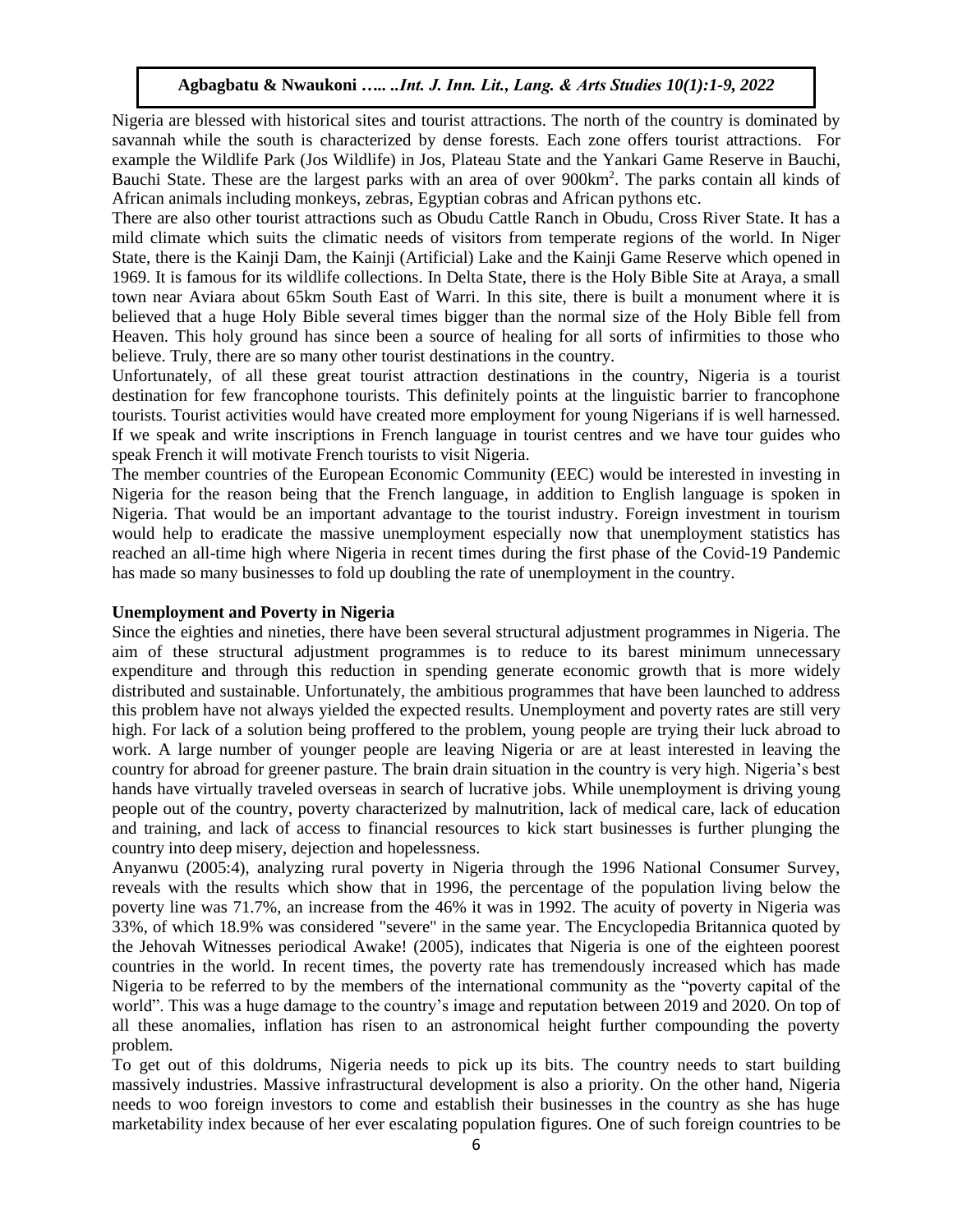wooed is France. France has been more comfortable doing business with Nigeria because a number of her businesses already exist nearby in the francophone countries surrounding Nigeria, therefore, in some cases it looks like an expansion of their business already existing nearby. At a time according to Owoeye (2010), there were about a hundred French business outfits in Nigeria. These enterprises include: CFAO, SCOA, BNP, EIFFEL, BROS, LAFARGE, SGE, ETPM, TECHNIP, DELATTRE-BEZONS, CGG, Total, Elf, Michelin, Dumez which built the famous Niger Bridge still in existence today; connecting the East to the West of this country. Unfortunately, most of these companies have left Nigeria.

Wooing a country which has or already has a linguistic affinity with yours to do business with your country is quite easier than wooing a country with no linguistic affinity with yours because of the linguistic barrier. Over the years French language has gradually crept into the country, it is not a stranger in Nigeria. Wooing therefore France to do more business in the country will be great advantage because there is already in existence the Franco-Nigerian linguistic and economic cooperation over the years.

## **The Franco-Nigerian Linguistic and Economic Cooperation**

The French language journey recommenced when the then Military Head of State of Nigeria, General Sani Abacha made a policy statement in a public broadcast on  $14<sup>th</sup>$  December and on the  $31<sup>st</sup>$  December 1996 with the following words according to Onyemelukwe (2004:20) who quoted Ade-Ojo…

''we have seen that we are virtually surrounded by French -speaking countries. And these French-speaking countries are our kith and kin. But, because of the difference inherited in the languages of our colonial masters, there has been a vacuum in communication with our neighbours. It is in our interest to learn French''.

After the pronouncement of this very all important statement about learning of French language in Nigeria, a new era began. This brought about the establishment of a Presidential Task Force to formulate and implement new policies on the teaching and learning of French language in all schools in Nigeria. The collective effort geared towards promoting the French language in Nigeria would further help to go a long way in the development of the country in the sense that the Franco-Nigerian linguistic cooperation waxed stronger. The interest to learn the language became high in schools of the federation at that time. French companies were doing extremely well and there were more French companies in Nigeria than any other time in the country. Companies like Peugeot, Elf, Total, Dumez and many other companies employed many workers on the country. During that period, many French centres of learning, like the Alliance Française centres, Centres for French Teaching and Documentation were established. The French Language Village Badagry, Lagos was also created during that period. The French embassy was very proactive in anything that concerns French in the country. Scholarships were awarded by the French Government to Nigerian students to study in France. In the new policy on Education NPE (2004:10), it was written that:

> "For smooth interaction with our neighbours, it is desirable for every Nigeria to speak French. Accordingly, French shall be the second official language in Nigeria and it shall be compulsory in primary and junior secondary schools but nonvocational elective in the senior secondary school".

All these contributed to the driving force of the Franco-Nigerian linguistic and economic cooperation which saw a turnaround for good in the Franco-Nigerian partnership which spanned some decades.

However, all these fell off when the Franco-Nigerian linguistic and economic cooperation grounded to a halt due to lack of commitment to the partnership, change of successive governments and policies. Nigeria started shifting alliance to China and Japan. This has brought more Japanese and Chinese companies and investments to Nigeria at the expense of the French companies which have helped to build our economy before the arrival of these oriental brothers. We now hear more of Chinese loans to Nigeria rather than from Paris Club.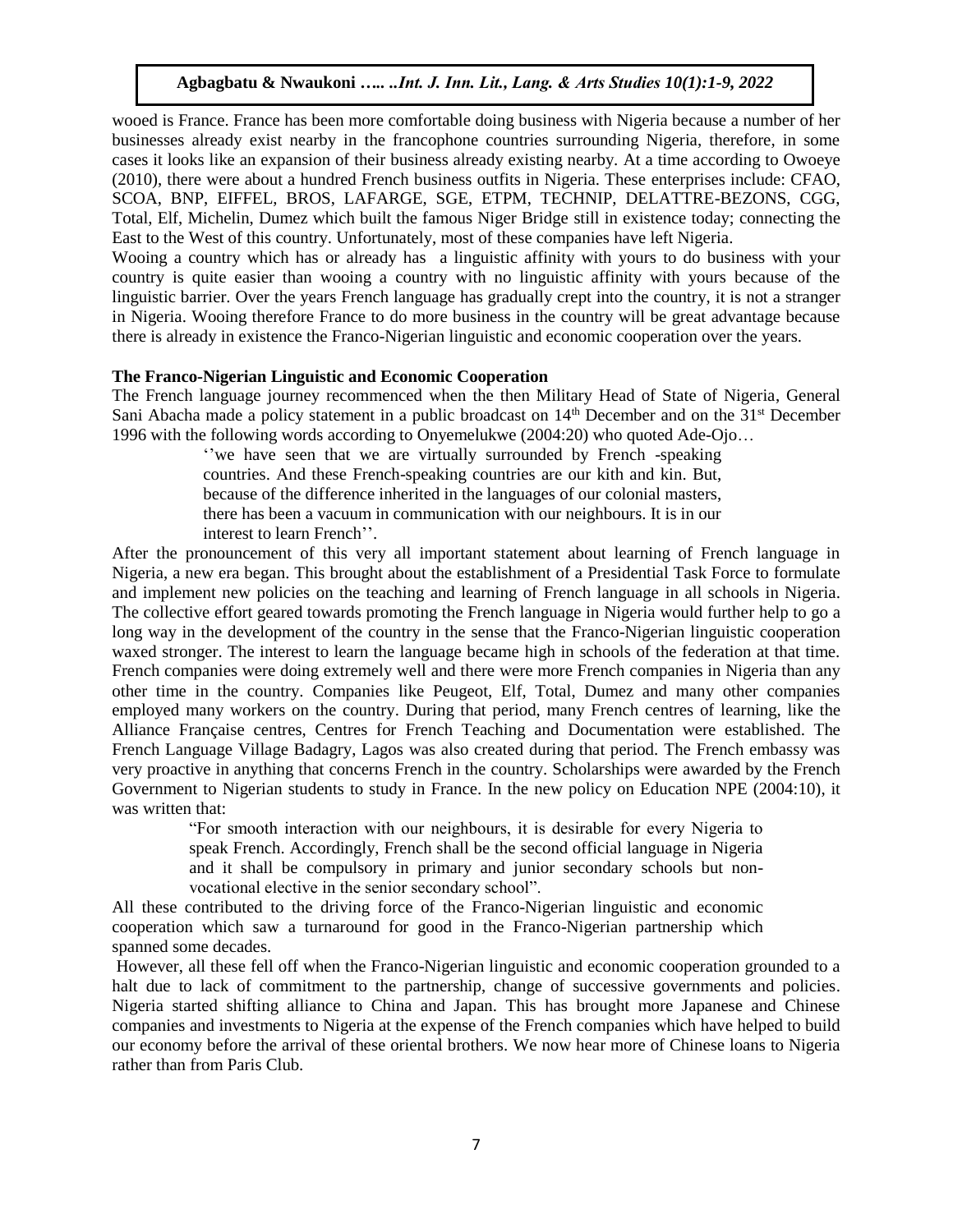#### **CONCLUSION**

The role of French language in the development of Nigeria both at the social and economic spheres cannot be over emphasized. For sustainable socio-economic development to take place, there is need for collective effort from all the people of that country. Outside that, there is need to tap from available resources which can come from elsewhere especially in this era of globalization and given that Nigeria is surrounded by French speaking countries we definitely need to study French language. To maximize the socio-economic potential and for sub-regional integration, Nigeria must build its linguistic capacity to a very robust level in all sectors in order to bring about development by attracting foreign investors, professionals and scholars within the African Continent and from other continents such as Asia whom through India, Japan and China have been having a lot of businesses; Europe and America who have the largest investments established in Nigeria and Australia. The Franco-Nigerian linguistic and economic cooperation which has contributed immensely to the development of the country socio-economically should be reawakened energized by the Federal Government of Nigeria from its temporary slumber and the goals of that laudable cooperation be vigorously pursued to contribute its quota to the development of the country. This will not only bring about massive employment, it will also drastically reduce the rate of poverty in the country.

#### **RECOMMENDATIONS**

The following recommendations are made based on the conclusions of the paper.

- (i) The stake holders in the language industry and decision makers must put all hands on deck to fashion out ways and means through which the nation can benefit from the huge advantage French language offers in the path of development of the country.
- (ii) The Nigerian government should put more effort to woo into the country more foreign investors especially those from France as part of the policy of making French language a second foreign language in the country.
- (iii) Nigeria professionals in all fields and disciplines, both present and upcoming should be trained to have a good command of French language to be able to do research in their various disciplines and to meet up with the linguistic challenges of globalization.
- (iv) The Franco-Nigerian linguistic and economic cooperation which has contributed immensely to the development of the country socio-economically should be reawakened from its temporary slumber and the goals of that laudable cooperation be vigorously pursued to contribute its quota.

#### **REFERENCES**

- Agbagbatu, S. and Obi, A. (2010) the place of French language in national building in Nigeria. Akure: Wilolud Journals
- Akpagu, Z. I., 2002. culture et civilisations d'Afrique, Ibadan: Kraft Books Limited
- Anyanwu, J. C, (2005). "rural poverty in Nigeria; profile, determinants and exit paths" dans Revue Africaine 17, (3).
- Austin, J. L. (1962) how to do things with words. Oxford: Oxford university press
- Bestman, M. T., 2003. "L' écrivain africin face aux enjeux de la mondialisation", in proceedings of the 6th annual conference of NUFTA held at the University of Port Harcourt.
- Ganagana, P. Agbagbatu, S. and Ekure, B. (2008) the relevance of French language studies to polytechnic education in Ozoro journal of general studies vol 1 pg 55-59 Benin City: Justice Jeco
- Gravin, R. J. and Onyemakinde, W, (1980). "economic development in Nigeria since 1800" in groundwork of Nigeria. Ikirne, O. (ed.) lbadan: Heinemann Educational Books
- Itiveh, J. and Omeke, A. (2016) The concept of affixation and its usage in Isoko language in journal of teacher perspective, Volume 11 No. 2 pg 1-6 Warri: Marchony
- Madueke, A. (2007) principles and practice of teaching English as a second language. Lagos: Vitamin Educational books
- Moeschler, J. and Auchlin, A. (2006) introduction à la linguistique contemporaine Paris: Armand Colin